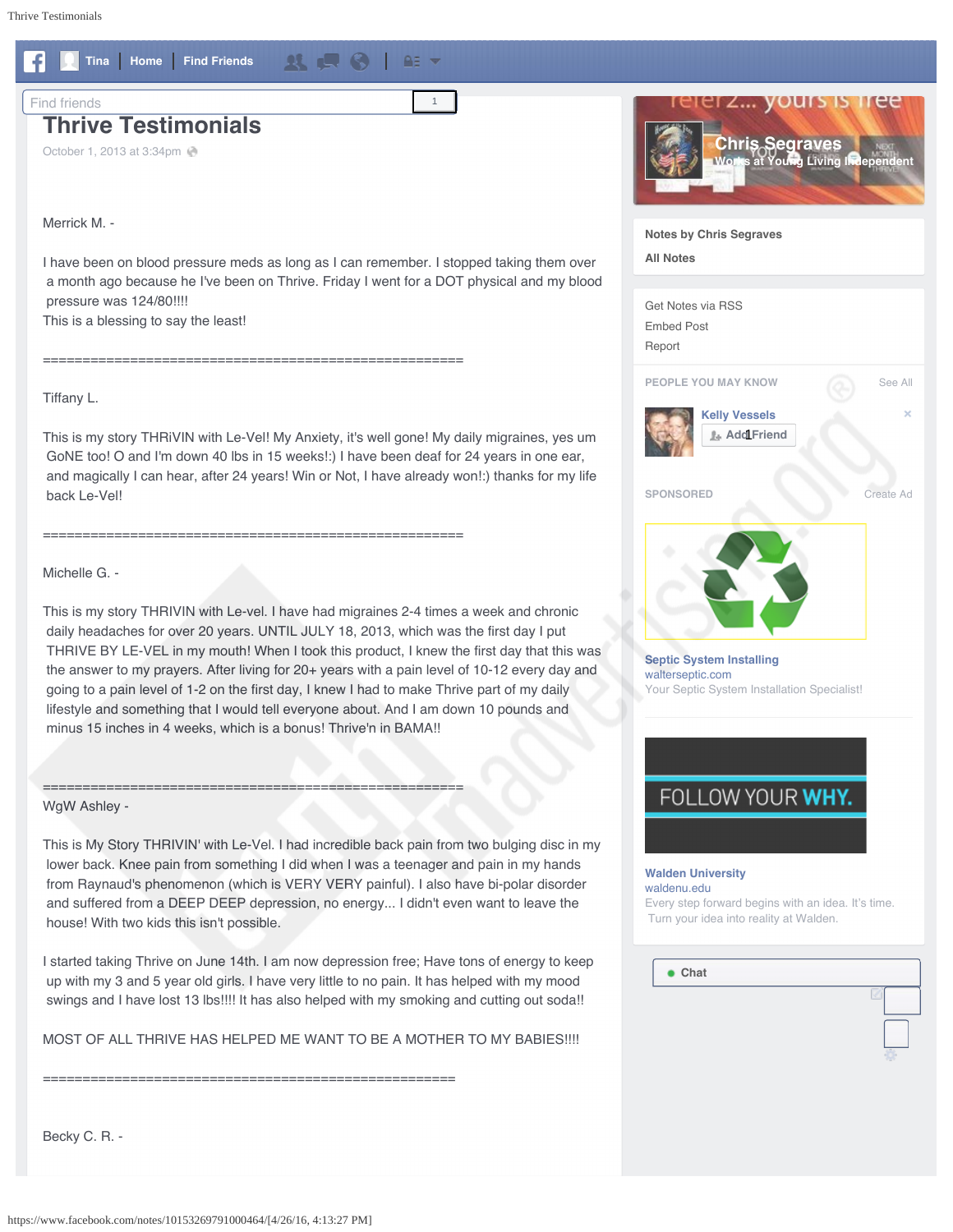This is my story , I've been very blessed with having thriven by le-vel . Before starting thrive I had back surgery that left me in pain in my hips and back, 3 years later I had a broken knee that had to be constructed due to a bad break. I already had bad arthritis in my back and now my knee. I had been getting shots in my knees. I high cholostrol and COPD and was prediabetic.I couldn't even walk around a block because I hurt so bad. My daily routine was getting my kids off to school and eat breakfast and go back to bed. I seen thrive helping people with weight loss and people all over blood levels getting better so I thought I would give it a try. Well after I started thrive I noticed a huge difference and I started walking and walking without back, hip or knee pain. I went to the doctor and pleaded with him to take me off my medicine for a few months and I promised him if my levels wasn't even better I would never complaining about taking medicine ever again. a week later had blood work and holy molly all my blood work was normal. No more cholostrol ,or arthritis meds for me , pre diabities were gone. Last week went to the lung specialist and done my yearly breathing test and I was so nervous about going and learned the next day the COPD is improving . Just 2 years ago they found a place on my lung a nodule and its gone too. So yes THRIVE is my story ever day. I'm off a lot of my medicine and when I get up in the mornings I'm not back in bed any more like I use to be, I'm out going for a walk instead. Thank you Le-vel for giving me another chance to live again and being free... I love my life and thrive is my story.

#### Davinna R -

This is my story THRIVIN' with LeVel. We moved into our house almost 17 months ago and as we were moving in, I took a nasty spill in the garage and tore my left ACL. Add that to an automobile accident 7 years ago this week and I got LOTS of back and knee pain. My house has a split foyer floor plan and so, this made getting about my house a little difficult to say the least. Today, not only am I walking up and down my stairs but I am practically running up and down them with so much more energy and so MUCH LESS pain.

=====================================================

I just have to throw this one out there. When we signed my hubby up on Vicky Suddeth's website, I have to admit...I was intimidated by the cost of Thrive but thought, "Well, maybe we can make enough to cover the cost of our Thrive each month." LOL! I'll put it this way, we have been pleasantly surprised...we are doing that and so much more! It is AWESOME!!! This really has been an answer to prayer for me! I just want to share it with everyone that I can.

## Malea F. -

This is MY Story THRIVIN' with Le-Vel. I had a severe migraine for 5 days. I had taken 15 Excedrin within 2 days, and finally resorted to a Lortab 5...nothing...no relief. On Sunday, I got up to get ready for church, determined I could make it through the pain...but, I couldn't, so I took a Lortab 10 and spent the rest of my day in a nauseous miserable funk. (Those who know me, know I HATE pain pills, so I must have been in indescribable pain!) Monday morning rolled around and I got up to start my day, with my head still about to split wide open. Sitting at the computer, I heard a knock on my door. Praise God, it was UPS with my Thrive delivery!! I took my two capsules, did my morning shake, and put on the DFT Foam patch. Literally, within 10 minutes, my 5 day migraine was GONE! GONE! And, it AIN'T been back, Jack!! ;o) I'll be THRIVIN' for LIFE!!

=====================================================

=====================================================

## Maria V.

This is my story THRIVIN with Le-Vel! I have NOT yawned during the daytime since I started the Thrive experience. The pills, shake and DFT patch gives me tremendous energy at work that allows me to handle even the most challenging students and colleagues. On my second day on Thrive, I remember texting my sponsor, Regina S.that I felt like having wheels on my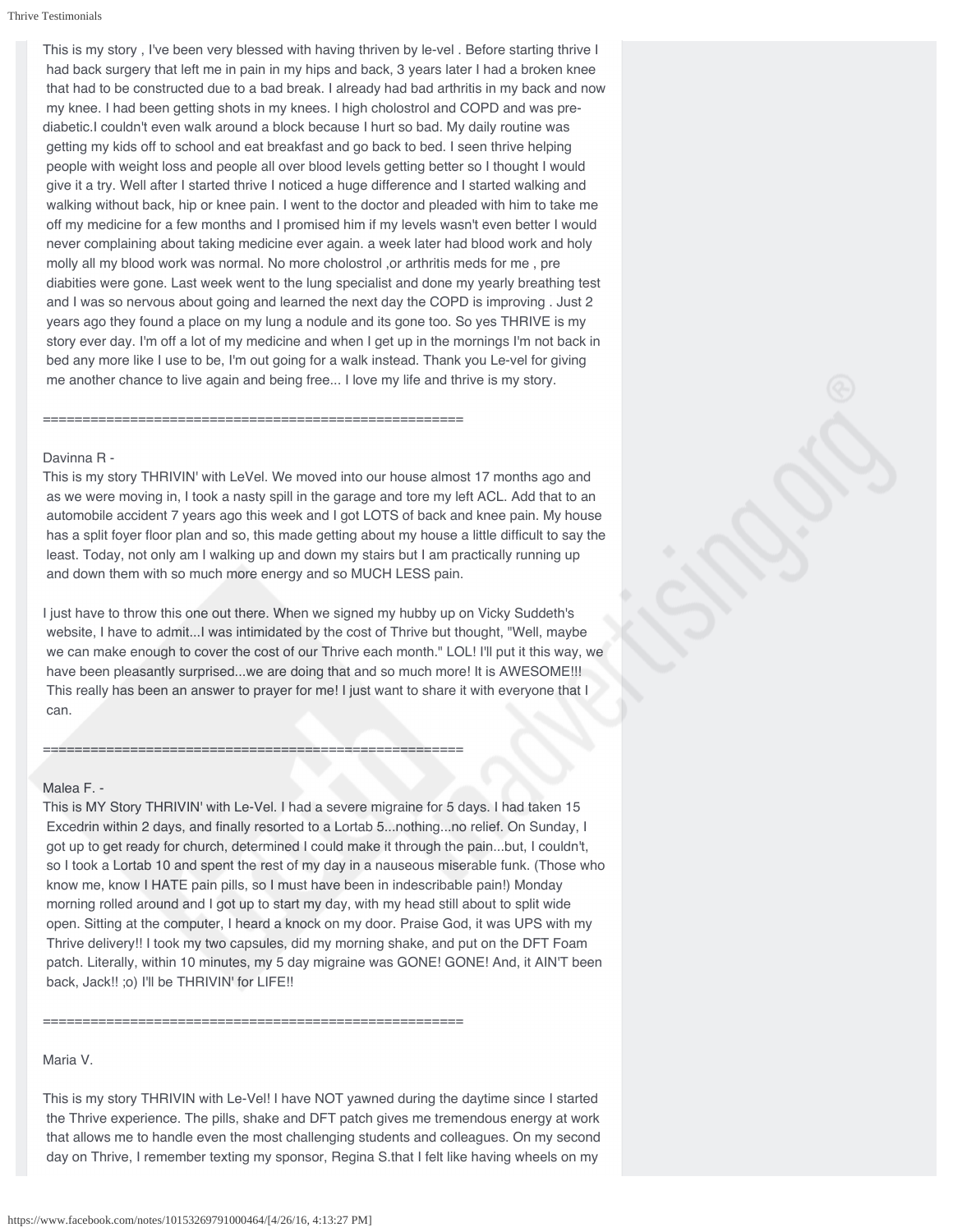feet as I go about walking from one end of the building to the other. I lost 7.5 lbs in 12 days and my shoulder and plantar fasciitis pain were gone in 4-5 days. Best of all, it targeted my belly fat and bloating that I thought will forever be part of me. My digestion and skin continues to improve as well. Thrive has controlled my hormonal cystic acne from flaring up in the last 10 days. In just two weeks, Thrive has already revolutionized my body and my Life. I'm really excited with what the future holds for me and for all the people that will get to experience Thrive.

Amanda G.

This is my story THRIVIN' with LeVel. I have Fibromyalgia, migraines, and chronic fatigue. I have been one Thrive vitamins and shake for 2 weeks. Since week 1, I have been off all fibro meds, pain meds, antiinflammatories, and have not had to drink ANY caffeine drinks or 5 hour energy shots. I have insane amounts of energy and the best part.....my kids have their mother back! I can finally play with them again! Thrive truely has changed my life. The pain is finally GONE!!!!!

=====================================================

=====================================================

## Susan -

This is AWESOME! I was in a run for charity two weekends ago and I had decided to pass out brochures and d.f.t to my girlfriends one morning before a weekly early am jog. I told them this would help them before the run coming up. Not only did I sell three day samples but I've now got 13 personals enrolled for free and starting their own thrive experience locally. Runners...this is the perfect product line for athletes.

Le-Vel, thank you for giving us a risk free opportunity to give friends a legitimate business for free and all the money goes towards the purchase of the product! Finally a company that has done it right!

=====================================================

## FitStyle -

This is My Story THRIVIN' with Le-Vel!! I'm a fitness coach/consultant and have been invited to promote many supplements on the market. A great friend asked me to sit in on a party that blew my mind with possibilities. My education in biological studies would not allow me to go further without studying all the ingredients and the technology behind Thrive.....and I was glad to see it just made sense and I knew this would be an awesome experience. I'm extremely active and don't desire weight loss at this time in my life. After stretching my samples to 5 days, I was stunned that I lost 3lbs of body fat and increased my lean muscle density!!!! Just goes to show there is something in this for everyone.....THRIVE-on people

=====================================================

Katie -

I am a sophmore at UCLA and was encouraged to buy a thrive d.f.t foam from my friend last week for \$5. I knew nothng about Le-Vel but listened in on a call two days after I had been using the d.f.t.

I think this is going to sweep all over campus because us college kids will spend money on d.f.t everyday because it works so much better than coffee and I feel it all day without getting tired during my classes.

In less than 7 days I have nine friends buying d.f.t from my enroller and it has been awesome for the ability to focus on my studies. Also, in one week my bathing suit is loose. Sweet! I just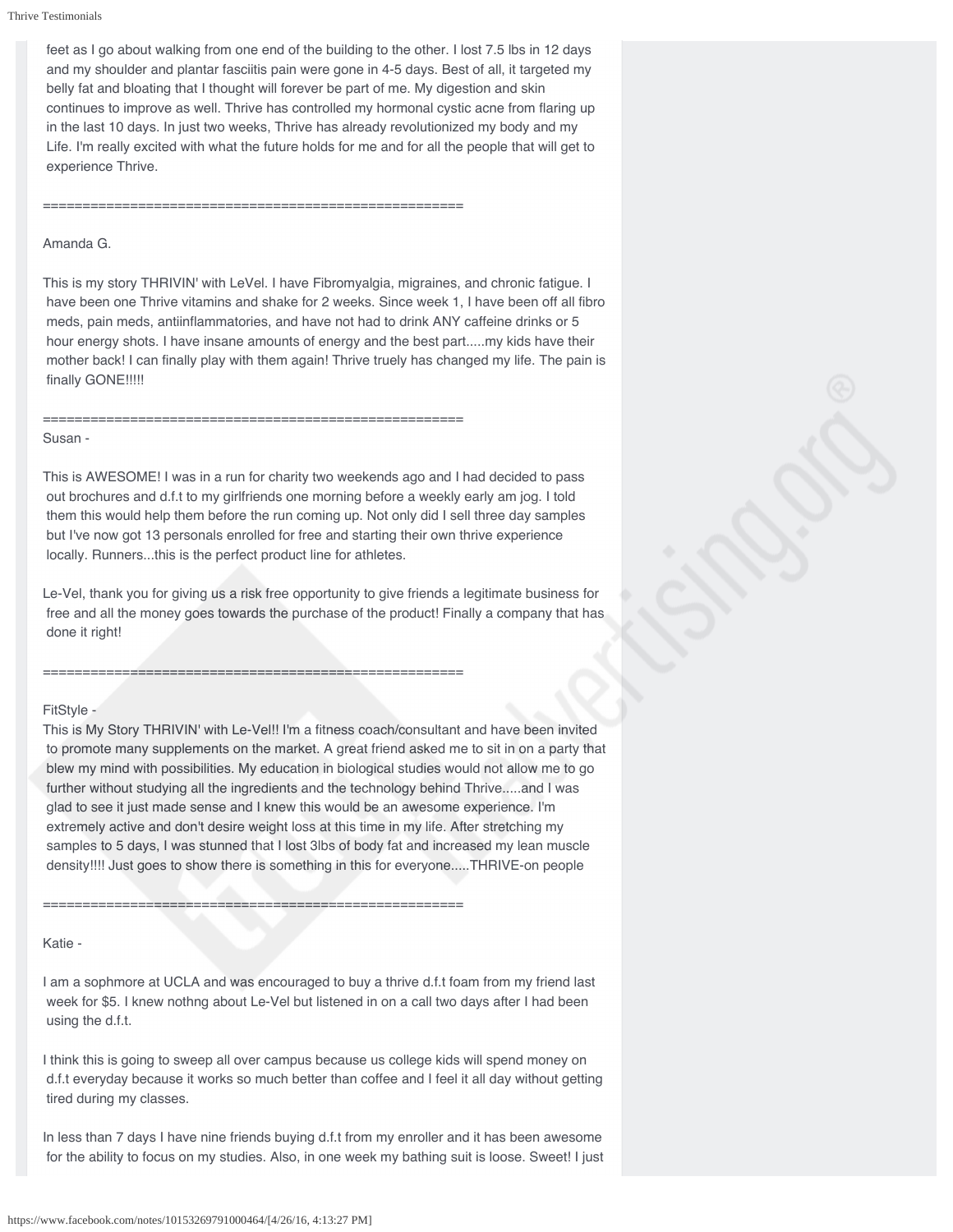started two days ago my brand promoting efforts. I think I'll have 18 friends personally enrolled and ordering this weekend! Pumped!

# =====================================================

=====================================================

## Beth G.

This is my story THRIVIN' with Le-Vel. I have gained back my life with my kids, my self confidence and my marriage. I have gone from a size 24 to size 18, I go and do again not jsut sit around at night. The people I work with say my attitude and outlook has competely changed. I don't dred the mornings anymore, I love getting up getting the girls out the door and then I actually take time for myself. I have worn makeup more since I started taking Thrive in April then I have in my whole life. I feel pretty, oh so pretty!!!!

## Amy L. -

This is MY story THRIVIN' with Le-Vel.... Got my life back Jack!!!! I am happy... OFF depression med! I am rested.... NO more pacing the house ALL night! I CAN focus and multitask again.... No more unorganized wasted time during the day! No more constant headaches! No more achy joints! Steady ALL day energy! Decreased appetite and cravings! BEST part of ALL is that my family benefits the MOST ....because I have been given a new lease on life!!!! My cup runneth over:)))

Dove -

I joined Le-Vel because of Paul Gravette and the future of DFT. but.......

=====================================================

I began seeing all the activity on The LV Life fanage, the real people commenting and decided I to start my THRIVE EXPERIENCE.

Quick history. I was involved in two car wrecks and actually my body was hit by one of the cars so let me say to eveyone reading this, my body has experienced ongoing pain for the last ten years.

I received my THRIVE Promoter Pack and the UPS delivery guy didn't even make it to my door, yes, a little excited! :) I took two pills at 2 pm and followed with the shake. I had to do a demo at 3 pm. Standing in place for 3 hours, my back hardly bothered me like it normally does....I had to really think about it to notice any pain. THIS IS INCREDIBLE for me.

Oh, and yes, I told the UPS guy about it! :) Also, my mom and myself both went 4K VIP our first month!

Looking forward to my THRIVIN' future!

===================================================== Jamie H. -

This is my story THRIVIN' with Le-vel. I am a nursing student, wife, mother, and Medical Assistant; but not necessarily in that order. To say I'm stretched thin is an understatement. Thrive has given me the energy and focus to make through endless lectures and reading assignments, class work, studying. I'm sleeping better and my grades have improved! I have the energy to cook dinner for my family again after a long day, and even manage to exercise after cooking, cleaning, helping kids with homework, and numerous practices and lessons! My husband has a wife again, my kids have a mom again, and my patients are going to have a great nurse; as I'm no longer just surviving, I'm Thriving!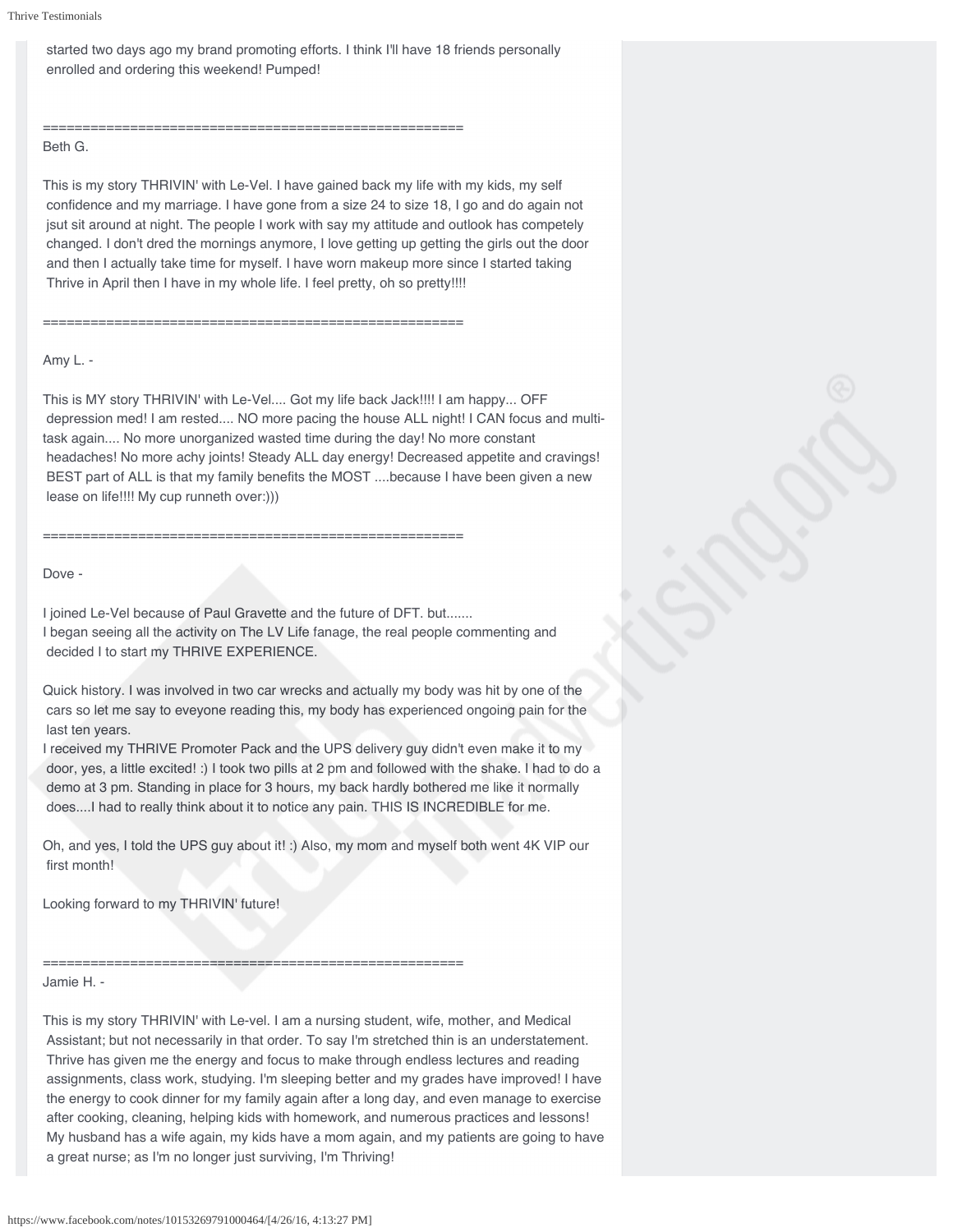=====================================================

#### Brad -

I was introduced to this company from a friend here in Miami. He's a popular dj in the clubs and he showed me the d.f.t. and told me to buy one of them instead of buying drinks. Straight up, this product is off the charts! My mom has had amazing results and started selling the d.f.t. for \$5 each attatched to the thrive experience brochures at her hair salon. I have already gone 4K VIP in my first two weeks!

Miami says it best, "We're takin' Over!" My goal is to make \$1,000.00 per week by October and up from there!

=====================================================

### Ann -

I've been a fitness instructor for over ten years and I've honestly never seen any products help my clients with soreness as well as Le-Vel's THRIVE. We now have 50 plus clients "thrivin'" and the word is spreading fast in Phoenix.

We recently started selling the new D.F.T. ( Derma Fusion Technology) and it's another resurgence of orders from existing and most importantly new customers.

We've now spread into six other gyms and the sales are coming in daily! Team Az. is on a mission to help all our clients get their product for FREE by showing them your incredible, "REFER 2 Customers And Yours Is FREE!" Last, we're pumped on hitting 200K VIP with DFT!

=====================================================

=====================================================

### Amanda F. -

This is my story THRIVIN' with Le-Vel! I was told about it by Valerie M. I will be honest I have tried EVERYTHING to help with the medical problems, I have diabetes and high blood pressure. Since starting THRIVE I have lost 2 pants sizes, have come off of my bp meds and almost off of my diabetes medicine! I feel better and no longer hurt from a previous injury to my knees! I can't go a day without my THRIVE!! I am so glad that I feel better and I am getting in better shape so I can be around for my three boys for a while. THANK YOOU THRIVE!!!!

#### Jodi -

This is my thrivin story with le-vel

I have been suffering from multiple autoimmune health problems for the last 18+ years and in recent years they have become debilitating as well as we are running out of medication options that have not caused other health problems for me. I just want to NOT hurt, have energy to keep up with my three busy kids, sleep better and mostly try to get off of some of my many meds i have to take daily to FEEL human.

When My thrive consultant told me a little about thrive it was supposed to do all those things I wanted and very much needed so why not try it!? I can tell you with only a four day sample I can joyfully tell you that I have NOT had to take TWO of my daily meds nor does my body feel like I need them! Biggest plus! I can tell water weight retention is less, energy doubled, sleeping great, and finally my mental attitude has been relieved to the point my "prescription med" for this has lessened as well.

I would NEVER do anything that would jeopardize my health by not taking my daily medications because of how far I have come healthwise, but i will tell you that this product i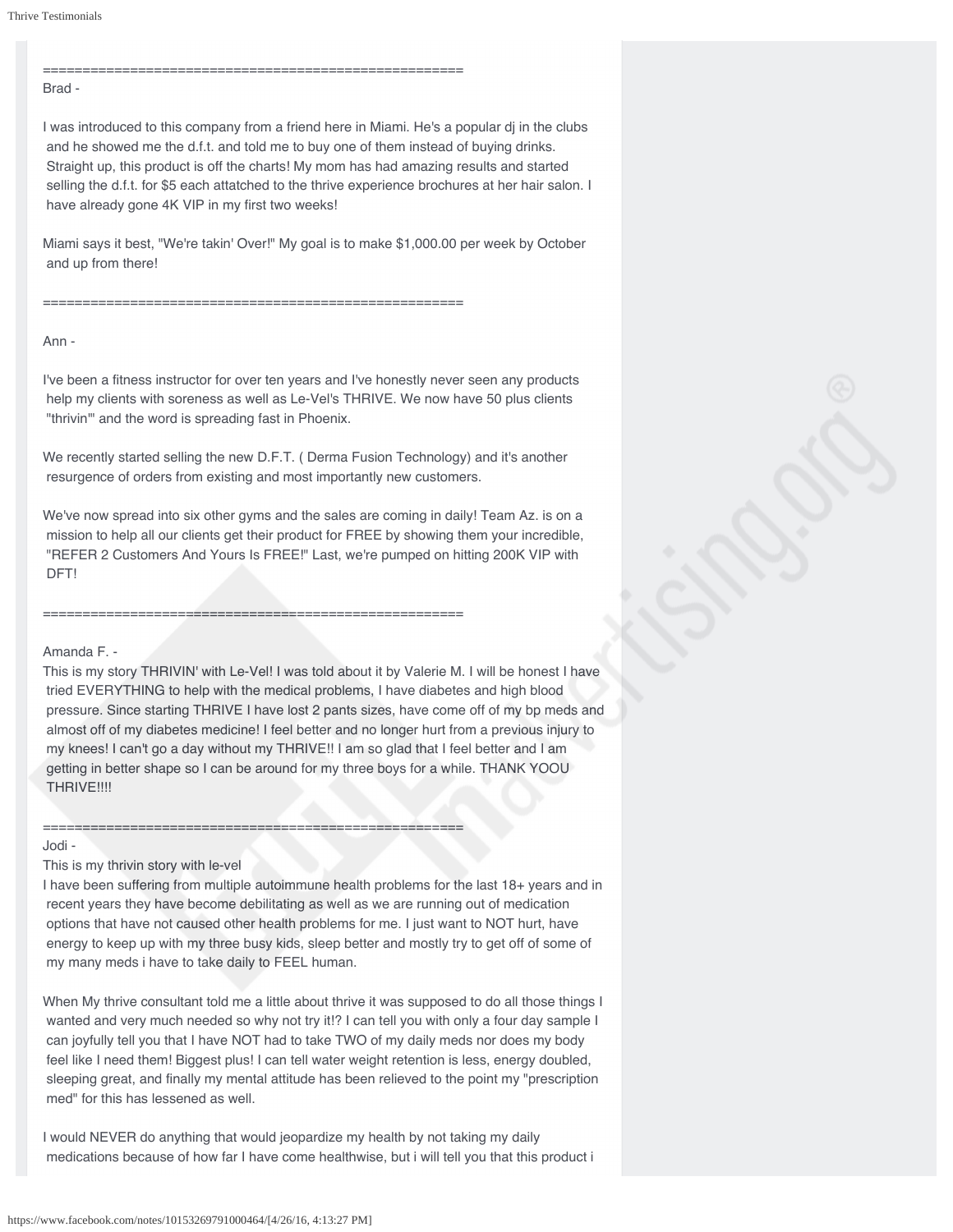have only taken for very little time has made a difference in my life and the way I feel! I was a skeptic but now a believer!! I have tried it all and am blessed to find a natural non harming product that works!!!

=====================================================

### Joann -

I have been dealing with depression the last 24 months and also have gained a lot of weight which has not helped my confidence. My girlfriend, kept telling me how many hair salons were going crazy over the results everyone was getting, so I decided to order a Promoter Pack and sample to my clients.

Well, what I didn't realize is what was about to happen to me! My le-vel order came in and I was told that if I din't take it the right way, I would not experience the results. Sure enough, I took my capsules after lunch and did not take the shake mix and I complained didn't see the first day results. My second day, my sponsor told me to take the 2 capsules and place by my bedside with a glass of water and as soon as I woke to take both capsules before I even got out of bed and follow up with the shake mix 30 minutes after. Pretty amazing what has happened in my first 8 days of following the exact directions.

My pain in my hands from cutting hair for 20 plus years I no longer feel! My focus and mood levels make me feel like I did 20 years ago. And, I decided to up my daily regimine to 2 capsules and 2 shakes daily and already down two pant sizes!

My upline had a party and I took two other girlfriends because they had heard some other hairstylists they knew were talking about Le-Vel and it lit a fire in me and my girlfriends. We knew everyone in the room. Now I get why I was told to enroll everyone I knew for free locally. I MISSED GETTING THEM SELLING FOR ME! But, it's a motivator to go 200K VIP and hit by December.

Thank you Le-Vel for the free opportunity to promote two products that have my life thriving like I felt in my 20's!

======================================================================

## Kathy M. -

This is my story. I have my thrive on. I am 61 years old. I have been fighting through 35 years of coaching with Fibromyalgia. 7 children, 11 grandchildren and not able to go on with life as I know it. I am now able to make it through the day without much pain. Go see vb games, all star games. Travel to see kids and work with USA volleyball and coach part time. I NEVER thought I could do any of this again. Yes I do fight off bad things happening to my body. But now I have hope. And I'm going off medicines with side effects that were killing me. I am getting my life back. And getting to spend more time with grandchildren and my children. Thank you. 2 capsules in a.m. 1 shake. And them my DFT. life is good.

#### Davinna -

It sounds like I am whining but I'm really just trying to give you a little background on what I have been dealing with for 6 years...daily pain. And of course, when you hurt, it's really hard to make yourself get the exercise that you know that you need so, I have put on some more weight too. I said all of that to tell you this.......

======================================================================

My husband enrolled as a FREE Le-Vel promoter. We finally ordered a couples pack ( 2 /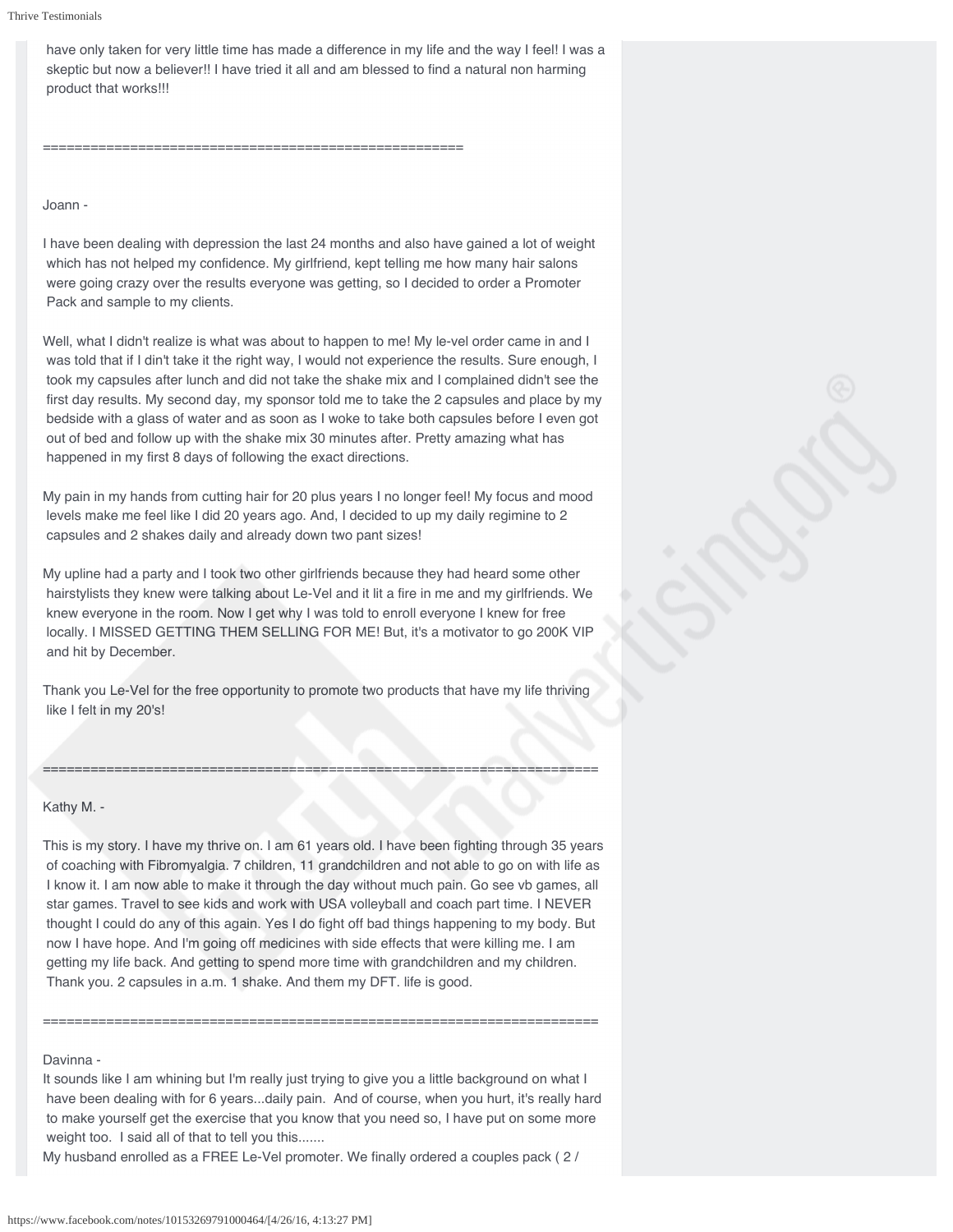\$100.00 THRIVE EXPERIENCE packs both for he and myself last weekend.) When my daughter was 3 years old (she is 9 now), I was involved in a pretty nasty accident on I-20 in Atlanta and was rear-ended by a commercial weight pickup truck and 3 18 wheelers. Since then, I have dealt with a lot of back pain on a daily basis. Last year, I tore my ACL in my right knee.

When I took the samples for a couple of days a few weeks ago, I noticed a significant decrease in my pain levels. I was immediately intrigued and began looking at the fanpage and Le-Vel's company growth.

I had 1 my THRIVE EXPERIENCE yesterday, at 8 am and as instructed, on an empty stomach both the capsules and shake mix. I was on the go all day long yesterday (even went grocery shopping and to my Mother In Law's house which involved going up and down stairs numerous times) and it was amazing!! I had no back or knee pain all day long (even when I came back home and had to come in through my garage in the basement and had to go upstairs 1 full story) and I noticed that although my feet tend to swell alot (my doctor says that is a side effect of being as overweight as I am), they were not swollen at all when I came back home last night (after 10 PM) and I still felt great and had lots of energy.

I can't wait to help other women with Le-Vel's THRIVE EXPERIENCE! I have several friends who already started their thrive experience I know for a few weeks now and they are even losing weight, which is also incredible considering this is not focused on w/l. ATL....Georgia....this is REAL!

====================================================

#### Ron -

I have never experienced anything that has made me feel this great. My knee and back pain was gone after 8 days of taking 2 capsules and 1 shake mix every morning. Additionally, in my first month, I went from a size 40 to a size 36 waist line and I'm never tired in the afternoons. ( I did increase to two shakes a day and I've also noticed my mood levels are balanced all day which is pretty amazing.)

I was told by my Le-Vel sales consultant that the thrive would not work if I did not take the capsules and shake within 20 minutes of each other and I had to take them in the morning and absolutely no food for at least an hour of taking. Well, let me tell you, I tried doing it my way and it did not work. If you are a new customer of Le-Vel, if you committ for 8 days straight and follow exactly how to take the thrive experience, you will want to tell everyone you know about this.

In closing, after being skeptical and only a customer for my first month, I actually missed enrolling our local football coach and my close friend because someone else we both know told him about Le-Vel. This was all the motivation needed hit 12K VIP and I now and taking over our town!

Get everyone you know following the directions and don't ever sit back and not enroll your friends for free the day you hear about this. My lesson learned.

============================================================

### Karina S. -

This is my story THRIVIN' with Le-Vel... I have been suffering from Fibromyalgia including chronic pain & stiffness in my muscles and joints, chronic fatigue and brain fog (among many other symptoms) on a daily basis for the last 2 1/2 years. The hardest thing for me was coming to terms with the fact that I had to limit my participation in life; I struggled to accept that my capabilities as a wife, mother, family member and friend had to change. Then my friend Marianne S. gave me samples of Thrive W and Thrive Premium Lifestyle Shake. From day one my life changed; I noticed my pain & fatigue decreased tremendously, I had great energy and was more focused! Since then I have not had to crawl up and down the stairs, I've been able to play with my daughter for more than a few minutes- even taking her to the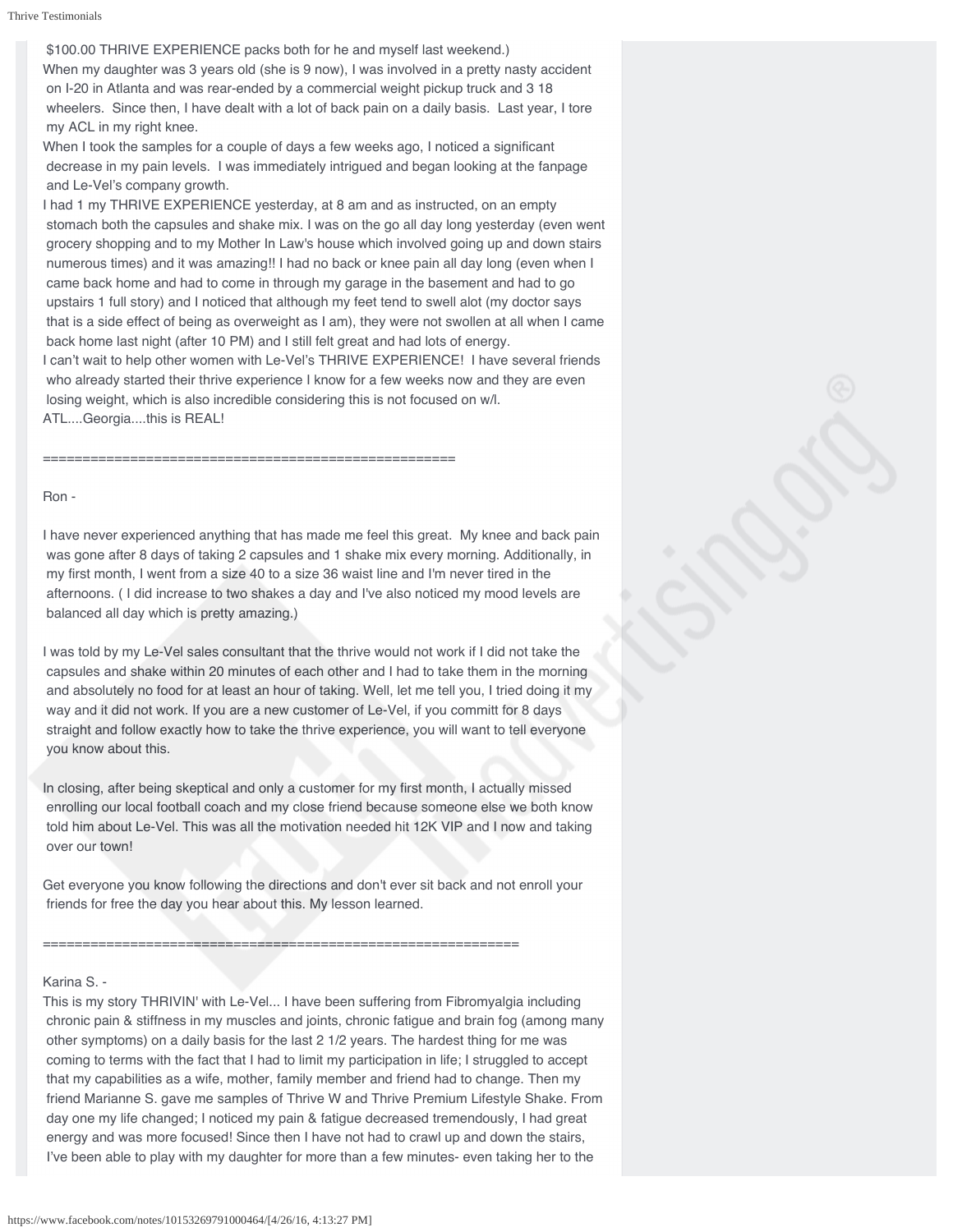park and the fair. Everything Fibromyalgia had taken away from me the Thrive Premium Lifestyle gave back. Now I can truly LIVE and actively participate in my life again! I can't express the amount of gratitude I have for this company, the products and for my friend Marianne for sharing this with me; it is because of them I'm THRIVN'!

============================================================

Bridget -

My mom started selling the THRIVE EXPERIENCE by Le-Vel and she would not leave me alone about starting my own experience.

I thought it wasn't going to work, but I started two capsules and the shake mix every morning anyway.

Throughout that day I noticed I had no knee pain, back pain, or shoulder and wrist pain. I also noticed I have more energy and I feel great.

I have been taking Thrive for 8+ weeks and have already lost 25lbs and 4 1/2 inches off my waist! My hair has grown 3 inches which is awesome because hair only grows 1/2 a month on average. My nails are also growing and I feel amazing.

I also had a problem with a fast pulse at 100-132 and the THRIVE EXPERIENCE has helped lower it to just 80. I no longer need my anxiety medications either.

Lovin' Le-Vel!

=================================================

April -

I have lost 43 pounds as of today! Please SHARE my story with your friends! I can't wait for D.F.T.! Here it is below.............

BEFORE and AFTER Picture REVEAL, here's my updates!

\* I hit my 800VIP status!

- \* I earned my 4k in sales my first 3 weeks with Le-Vel!
- \* I won a mini Ipad!

Now, my GOAL is to reveal my FAT Picture, most of you have not seen me fat because I closed down my facebook page, avoided my friends, stopped going out, and now that I have lost 43 pounds as of today, and feel better than I ever have in my life. The people that are the closest to me know that I was suffering from Depression -Post partum and that I was also going through a tough time when my Fiancé went over seas to play ball for 8 months.

I went from being 135 with curves to 180 PLUS with big curves! I began eating to cope with my depression and became 180 plus pounds (i stopped weighing myself at xmas when I reached 184 pounds.

My neighbor got me to take the THRIVE EXPERIENCE and it literally cured my depression, gave me steady energy, took away my chronic back pain, and made me feel alive AGIAN!

I have 3 heart defects and need my valves replaced and this medicine has stopped my angina and my arrhythmias! I can not go running, exercise, walk my kids, and this medicine also helped me with my ADD. I can not take stimulants, this is 100% all natural!!!!!

My KIDS are happier, my clothes are happier (no more squeezing into clothes) my BODY is healthier than ever! I am not going to stop THRIVING and i am not going to STOP until you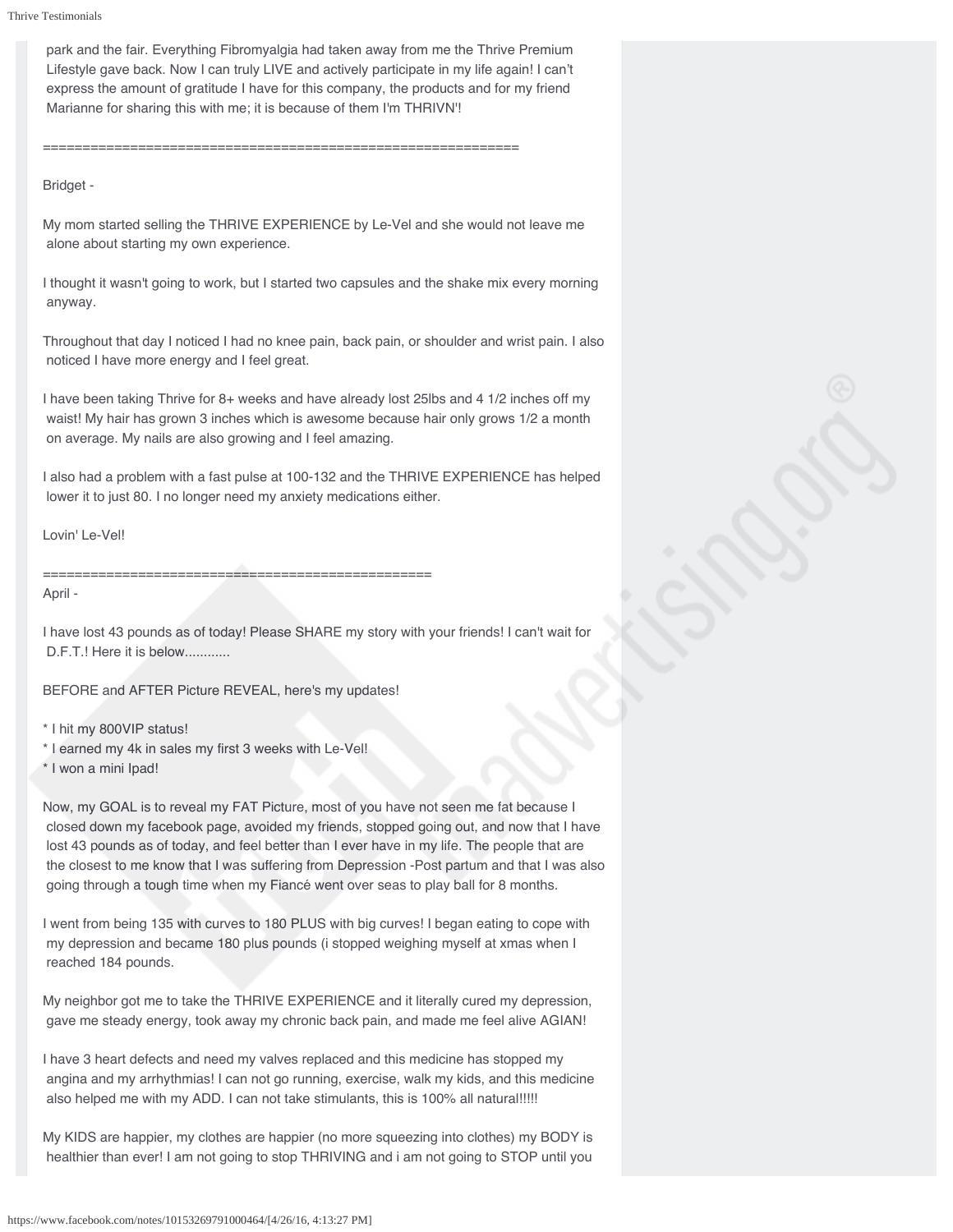# are ALL THRIVING!

Le-Vel is going to be huge and I am going to be at the top doing something that I love HELPING OTHERS

#### ================================================

=====================================================

=====================================================

## Clay J. - Ohio

I am a martial arts trainer and gym owner. Through my career I've developed alot of body pain and can honestly say I have never experienced anything like this Le-Vel THRIVE experience. My body seems to be healing itself and 90% of my past pains in my knees and neck have gone away. Last, I am 100% more mentally alert on these two products and no muscular soreness.

Our gym is running a promotion that whomever has the most free enrollments by the end of the month wins 6 months paid! I think we'll hit 800 new promoters just from this free enrollment promotion alone!

## Le-Vel Rocks!

Beverly B. -

This is my story Thriving with le-Vel. I had lived with horrible pain, fibermyaliga, degenerative disc disease, bulging disc and nerve damage for 15 yrs. The pain took my daughter's mother from her. I couldn't go to school functions with out being uncomfortable. My daughter's sporting events was debilitating to my body. I couldn't get out of bed, would barely leave my house because I never had energy. A friend told me about Thrive. It saved me!! I'm able to take mile long walks with my daughter. Go to amusement parks and ride roller coasters!! Go to concerts. I've played tennis with my daughter for the first time ever (I used to play in school), I practice ball with her now. And to my daughter's surprise I can actually play. Losing weight, pain management, and the focus is all a Godsend. THRIVE gave Salem back her mom!! (-:

My pain from my carpal tunnel was gone in less than 4 weeks and I knew this was a million dollar opportunity for my future as a hair stylist. Ladies, you must get your stylist in this business! I cannot tell you how my world has changed. I own a hair salon and we have a very busy schedule daily and all the girls are starting to sell Le-Vel! Through sharing with all my clients the THRIVE brochure and three days of samples, I broke \$12,000.00 and now it's really starting to get exciting as we've got four more hair salons promoting THRIVE also!

Here's what really shocked me. I was told to enroll everyone I know for free coming in the salon for free and simply teach my other stylists to do the same. We began a weekly call to let others come on and share their testimonies. I've had 27 friends personally order and even better, everyone is getting results!

Thank you Elly for helping me see how simple it is to host a call and let other testimonies do the selling to my friends!

Carol T. Living A Lifestyle With Pain Free Hands - That I Deserve!

=============================================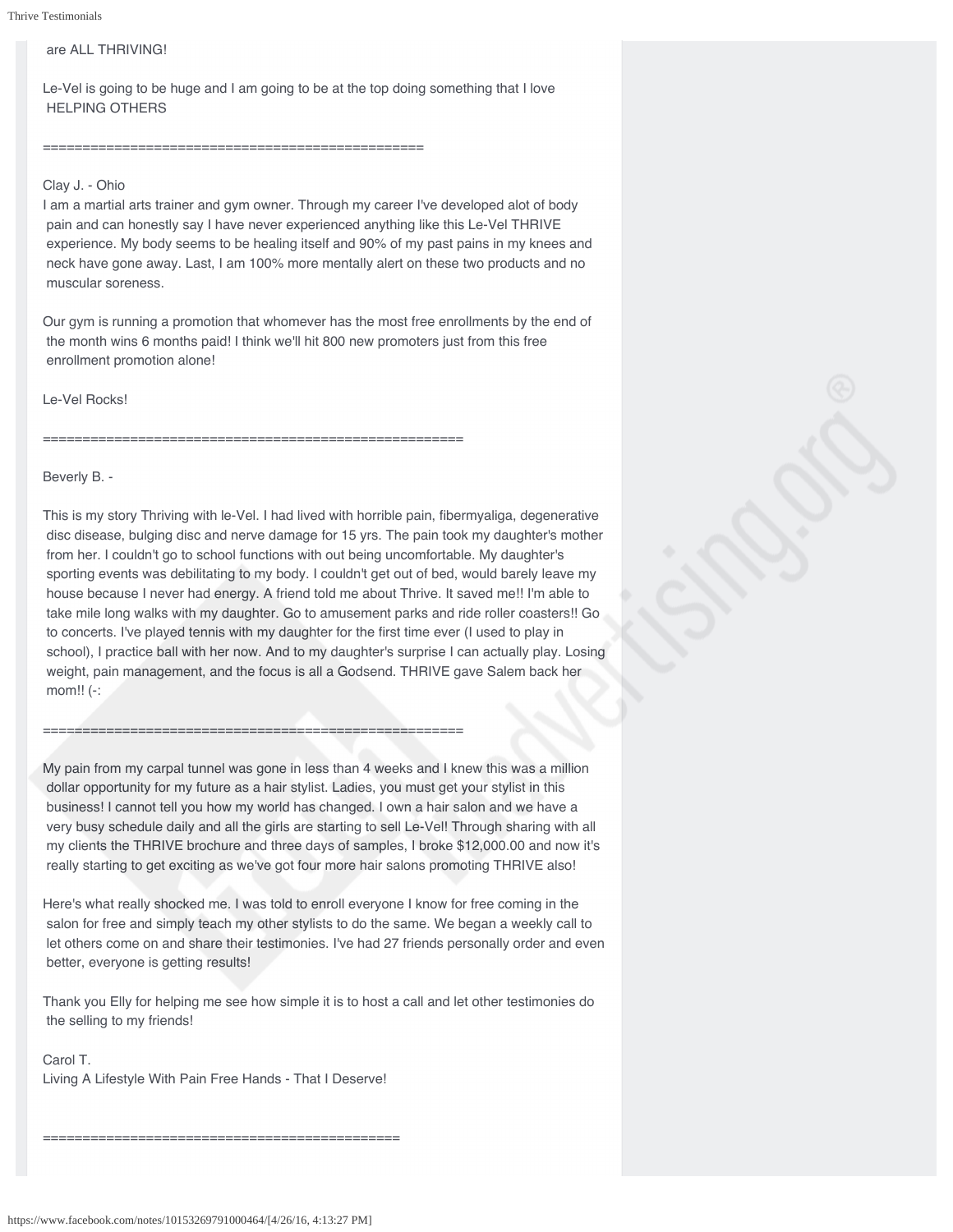I was told to "trust" my friend when she encouraged me to become a promoter of Le-Vel by enrolling for free.

Keep in mind, I just recently resigned from a company that was "promoting" they were a company focused on changing lives with a "90 Day weight loss challenge". I can 100% guarantee everyone I am talking to that Le-Vel is going to become bigger than an 50 million dollar a month company.

Let me say, I have been shocked at what has happened to my body in less than ten days of starting my THRIVE 8 week experience. I have had pain in my lower back for the last 4 years and thought I would just have to live with it the rest of my life. Well, the pain is gone! Secondly, I have entered that phase of "womanhood" where we begin to go through changes, hot flashes, etc. Since I started taking 2 capsules and 1 shake every morning, I honestly feel like I did when I was in my 30's....I feel incredible within 20 minutes of getting out of bed! Third, simply from taking 2 capsules and 2 shakes daily, my tennis elbow pain had ceased! Oh, I've also lost 4 inches around my waist and I was never told it would help me lose weight initially!

What I tell all my girlfriends that are ordering is they must take the capsules and the shake mix as soon as they wake up and the rest will take care of itself! This is not only working but I was blessed to break 40K VIP in May! Thank the lord there is a company that I can truly say has reversed my body aging symptoms!

I love Le-Vel!

Rhonda A. A Happy Promoter

### =============================================================

I am brand new to Le-Vel & the THRIVE 8 WEEK EXPERIENCE. I wanted to let you know what it has done for me already!

I have Rheumatoid Arthritis and Epilepsy, and I am on multiple medications. In just the three days that I have started my 8 week THRIVE EXPERIENCE, the pain in my joints have decreased, I have energy, and I feel great!

I have not been able to exercise in almost two years due to the severe pain, adjustment of medications, and lack of energy. I feel like now there is a light at the end of the tunnel. I want to get back into Zumba ( my love) and I am actually looking at getting a gym membership! How awesome is that!

I can't wait to see how much more improvement I will experience! Kelly B

Thrive Customer and Promoter

=================================================

## Angela's personal story:

I have lupus, but was in denial despite my doctor's report over 16 years ago. Some days I couldn't even write because my arms and hands hurt so much and I'm a teacher. I would get a student (they love to help) to write on the board for me-not kidding. There were even days, when I still had my manual Honda Accord, that my kids would have to shift the gears for mebecause I had so much pain and fatigue in my hands. It was unreal, now that I look back on it. My general fatigue was so intense some days that I would have to take a short nap before I left work. I even fell asleep in my car a few times just needing to "rest for a minute" before I went inside, waking up an hour or two later.

I was told about Le-Vel and the 8 week THRIVE EXPERIENCE and this has been an incredible blessing. More than anything the decrease in my pain has been so life-changing. Also, the difference it's made in how I manage in my days has made me a believer...and I said to myself and friends, I couldn't "afford" Thrive in the beginning.

Once I did the math on ways I was saving with not having so many cravings, changed vitamins, cutting the pain meds, using it as my breakfast most days etc AND just the better quality of life in general I realized it was not the expense I expected and I CAN'T AFFORD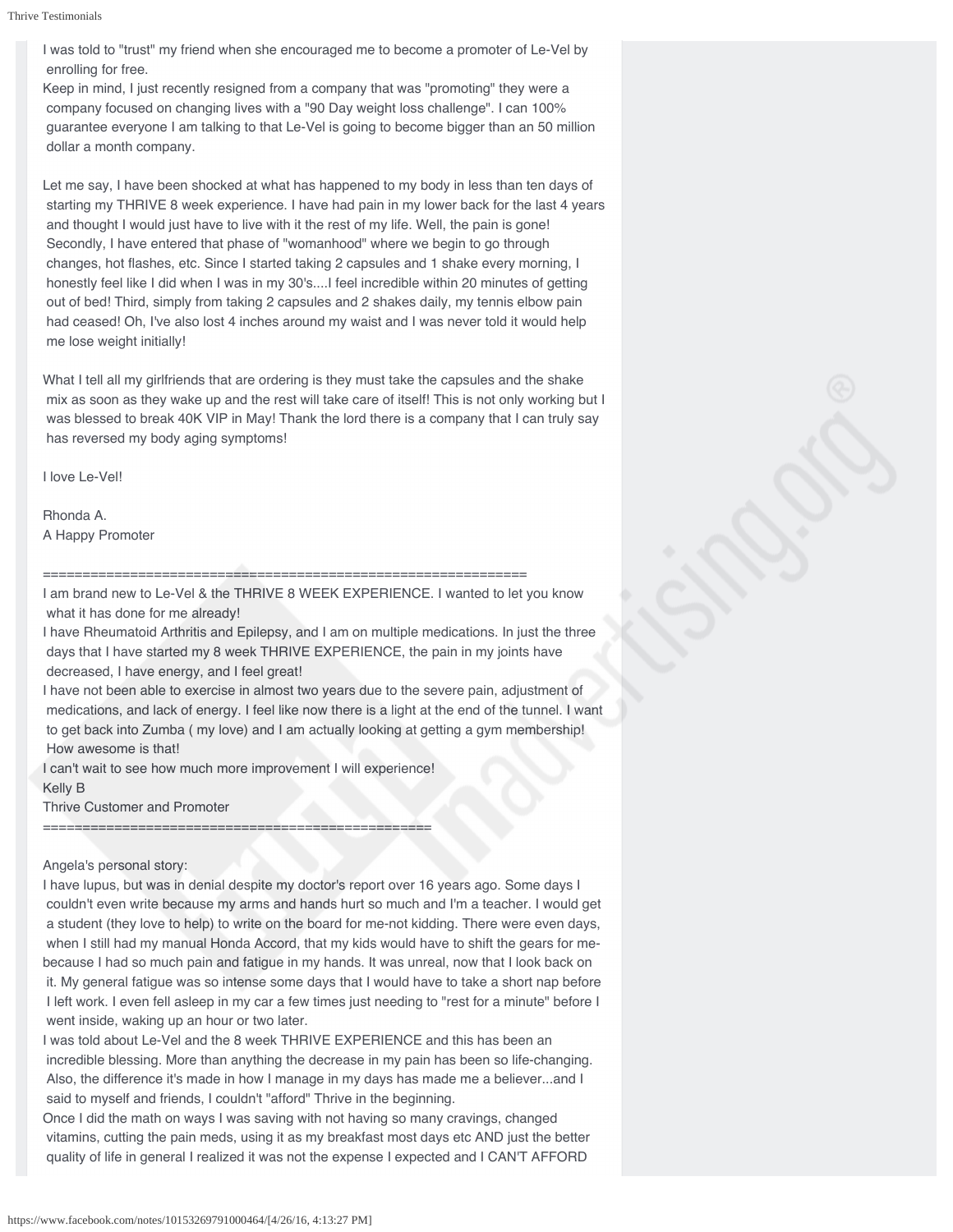NOT to keep doing it!! Once folks sample it they'll see it for themselves!! This is not just for people having pain-it's just one of the benefits-that and the energy have been my biggest (not only) changes. I know fitness trainers with their workouts enhanced and noting the increased muscle tone. On that note-time to go exercise this body-be blessed!! =============================================

## Brenda J. -

I have been looking for a company like Le-Vel and the THRIVE experience for more than 20 years! In 1997 I was diagnosed with fibromyalgia after having battled muscular pain and exhaustion for several years. By 1997 I had given up running and my workouts at the gym due to the pain and exhaustion. The trips to the beach with my kids pretty much halted as did almost everything else, except work. It continues to impact every aspect of my life. On the really bad days, the exhaustion is overwhelming and I don't even get dressed. I spend the days and nights going from bed to sofa, then back to bed, trying to find a comfortable place to sleep. When I worked, I had no energy to do anything but go to work. I could work, or I could run errands, or clean house, or do laundry, or cook dinner…I just couldn't do more than one of those tasks in any one day. I finally had to choose if the money I earned was worth the life (or lack thereof) that I was living. I decided it wasn't, and I retired in February 2012 at 55 years old with 22 years on the job. In addition to the fibromyalgia, I have osteoarthritis in my neck, left shoulder and left hip, and I've endured surgery on my left shoulder twice to repair a torn rotator cuff. I am in some degree of pain every day. About a week ago I was able to try Thrive for the first time, thank you, Surena for sharing THRIVE with me!!

I know now that Le-Vel and THRIVE is gold and it must have been really hard to part with! I took my Thrive capsule when I got up and was waiting for something to happen! At first I was disappointed, I started thinking, nothing what a big hoax! - but then after 30-40 minutes I realized Thrive had qently started working it's magic! I had no pain! Then I realized I was smiling - for no reason- before 6:00 am! Throughout the day I found myself laughing for no reason, except that I was absolutely pain free! That day, thanks to Thrive, I remembered what it feels like to be happy and to be able to have a life without pain! I felt so good that I changed the ringtone on my cell phone to James Brown's "I feel Good"! I didn't want the day to end because I had only that one capsule, and I didn't want to wake up the next day feeling like I normally do.

Thrive is AMAZING! I now have hope that I can live an active and productive life! I received my own sample pack of Thrive yesterday, and I ordered the Founders Pack so I can share what I've experienced. Thrive will be a part of my everyday life. I am looking forward to having the energy to spend time with my grandson at the beach, hiking,and camping, and maybe I'll even run again! I am dreaming of living a Premium Lifestyle thanks to Thrive!

### =============================================

#### Kristen S. -

My Thrivin with the Thrive product story... I spent the last 2 years with another wellness company and was beyond frustrated and very discouraged and I have to say a bit depressed. A friend shared the Thrive products with me and asked me to try it . I started the products the next day and sent a text about 45 minutes later asking if this was "legal" As I could not believe how I felt! I suffered a re-injury about 8 month's ago and ruptured a disc( which meant no running and no boot camp) and had been dealing with chronic pain for the last 8 month's, was on pain meds and going to physical therapy 2-3 times a week and yet NO releif! THEN came Thrive. I not only am pain free but I am back to working out, doing things I have not done in years, sleeping through the night and my spirits have lifted!!I made the decision to become a Brand promoter and have been sharing this amazing product with others now for the last 5 weeks. There is no better feeling than "feeling great" and being able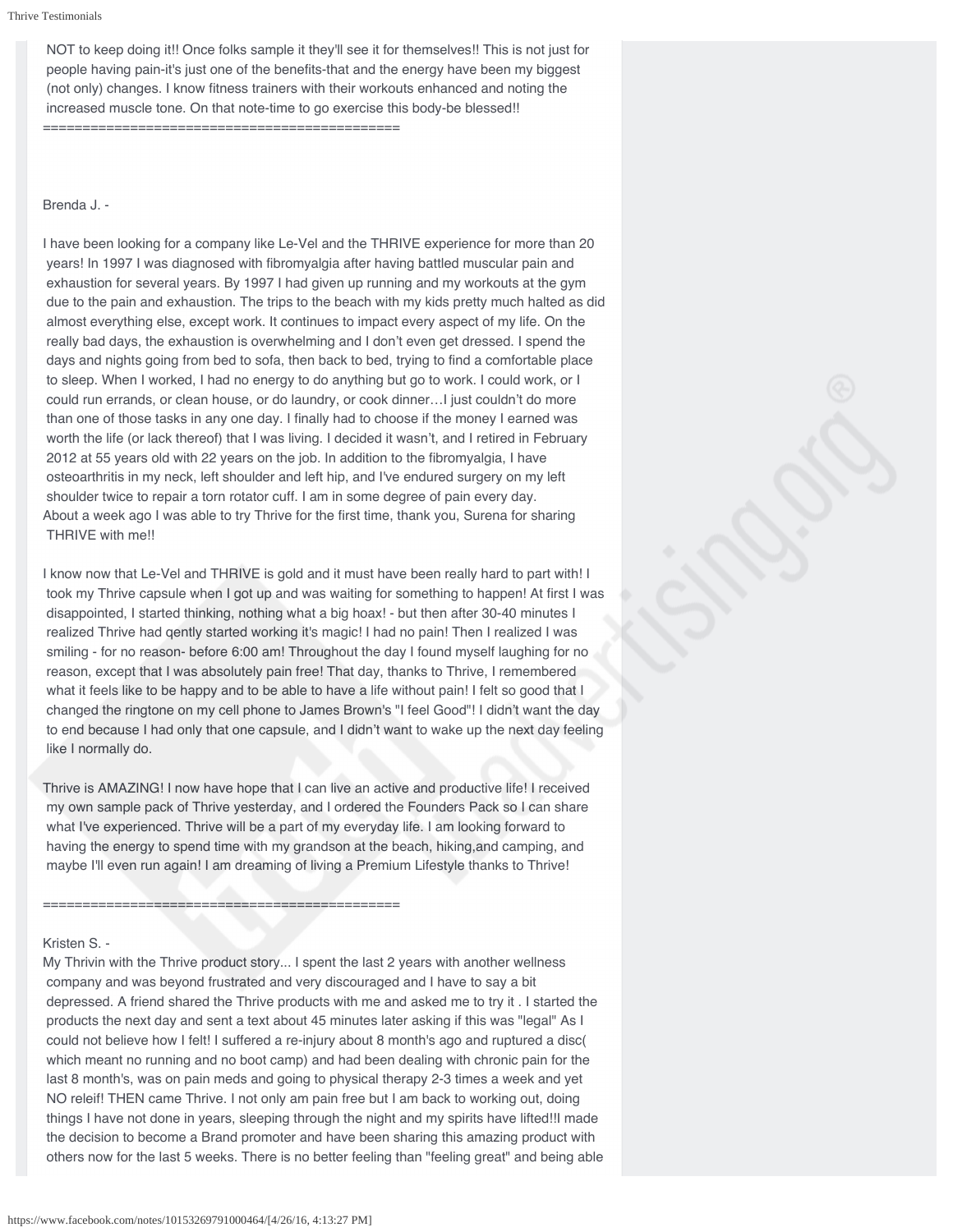to help others do the same... All I can say is Thank you Thrive products, I have my life back, my health back and am on a mission to help others do the same!!!

=============================================

# Amy L - Tx.

I just completed my 8 weeks Experience and it has changed my life!!!!! I went from being severely depressed, no energy, chronic headaches, hair falling out, chronic hand joint pain, insomnia, and just over not feeling good to feeling the best I have felt since college 20 years ago.

By the second week on Thrive my joint pain was gone, my head aches were much improved, I was sleeping all night, and I had so much energy I was even helping with yard work.

I have currently lost 15 pounds, down 2 sizes in clothes, my hair/nails are back to being healthy and growing, have tons of energy, and best of all I am HAPPY and feel like I am in control of my life again. Excited about the future and what Thrive is doing for me and my family.

==============================================================

Susan G - Al.

I went from being a believe of THRIVE to now exploding free singups for [industryshift.com!](http://l.facebook.com/l.php?u=http%3A%2F%2Findustryshift.com%2F&h=nAQE5oP6a&s=1) This week alone we've added 362 ( and counting by the hour) new brand promoters!

20Lbs of FAT....gone in 3 weeks! The elbow pain.....no more! And.....I've made more in a month than my husband's job! LOL! ( He loves Le-Vel now!)

Thank you Le-Vel for the opportunity and the free product every month!

====================================================

Ann G. - Az. I'm a fitness trainer and this is OFFICIAL!

My clients are having complete body transformations unlike anything I've ever suggested for supplementation.

Before I started, I shared the ingredients with our doctor and he stated it was an incredible formulation and this was going to help a lot of people.

Well, let me say....our town is thrivin' now! Thank you Paul and Le-Vel! The financial blessings we are experiencing is second to the blessing Le-Vel is providing everyone locally.

"We're Thrivin' And Livin' and Lifestyle We Deserve!"

==============================================================

## Erin W- Villa Rica, GA

I had heard about Thrive on Facebook from a friend. I was honestly just about tired of hearing about it and had told my friend that I was about ready to block this person.

**Then, she posted about how much money she made in one week.** I was ready, thinking about perusing a different job path, but had a few financial goals our family needed to meet before that was possible. I sent my friend a message, let me in I'm ready. What do I have to do? Not realizing THRIVE would actually help ME! I didn't realize how many aches and pains I lived with every day as a fitness instructor you kind of learn to work through the hurt. Well, now I feel great!! Nine weeks on Thrive and I have no knee pain, and down 7 pounds! I know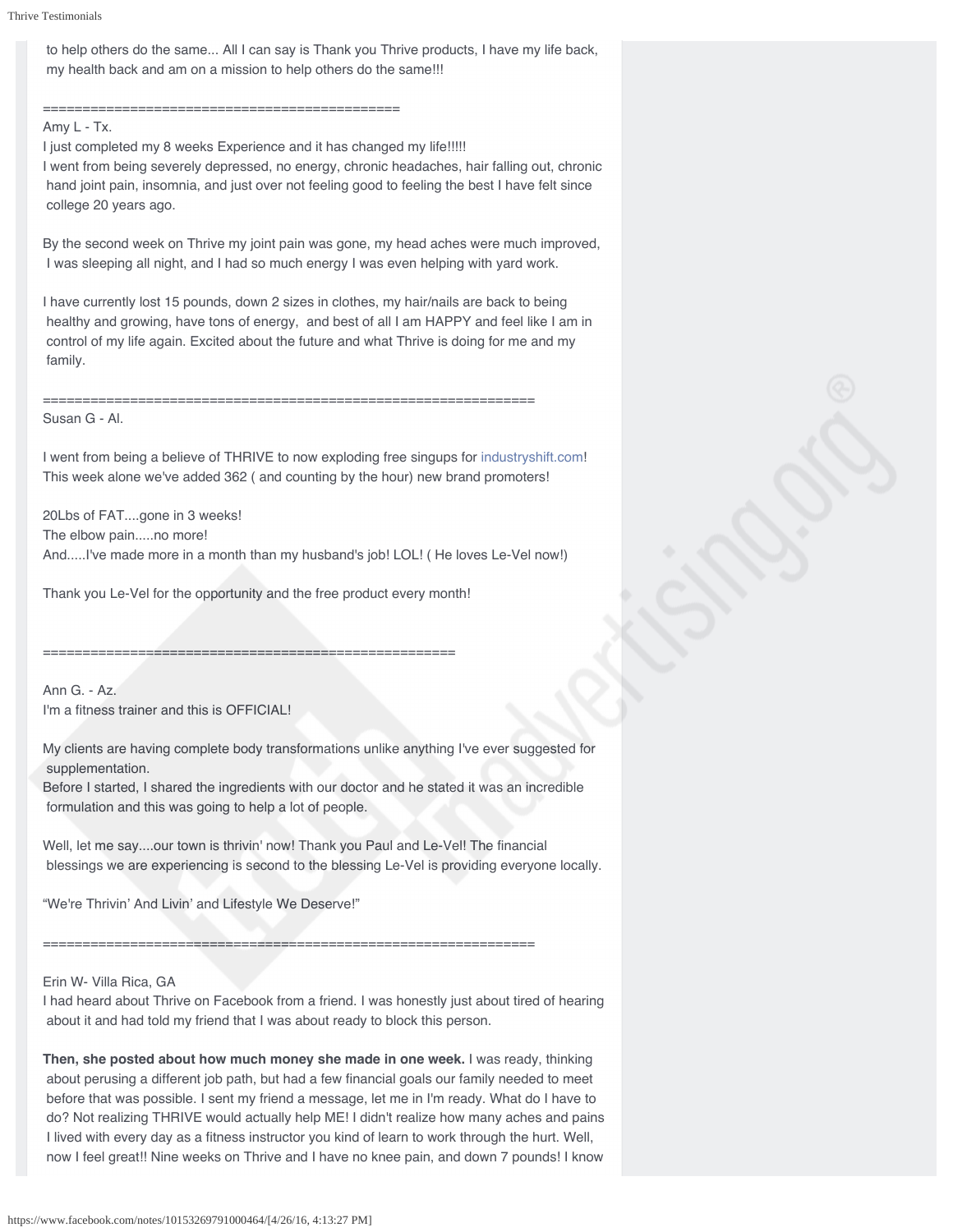## my muscles are leaner and meaner because of it!

======================================================================  $=$ 

Paula P. - GA

I have lost 10 pounds already!

I am currently pursuing my Doctorate degree and have courses that require my full attention to complete. I could not stay awake to complete my tasks before THRIVE. I always fell asleep on the couch before 10:00. Now I can stay awake until 12:00 or later and wake up rested because I sleep soundly once I go to sleep.

I also have experienced relief of intense pain in my elbow which I broke last summer. The doctor told me just two months ago that it would just always hurt. But since taking THRIVE it has stopped hurting in the morning and is no longer going numb. No more hot flashes!! My digestive system is working better than ever!!

This is my story thriving with Le-Vel. Dawn B. introduced me to Le-lel about 2months ago. It is amazing. I have no major health problems. Just the usual, lack of energy, needing to lose some weight, and migraines. The migraines had become so bad I was taking meds everyday. Now my migraines have gotten so much better. My energy is beyond belief. I used to get up in the morning and make myself go to work. We have our own business so you have to go monster what you feel like. Sometimes 7 days a week. I was so depressed it was all I could do to make myself get out of bed. I also am going thru menopause and had really bad night sweats. Now I nave none. I love thrive!

===================================================

===================================================

## DEBBIE. - Fl.

I haven't felt this good in 20 years! It has been a month since I started my THRIVE experience. My pain in my back and neck away are gone I have now lost 10 lbs and 4 inches. My appetite has decreased. I encourage anyone who is skeptical to take two capsules as soon as you wake up every monring ( before breakfast) and take 1 shake 30 minutes after you take your capsules. YOU WILL BE SOLD FOR LIFE!

**==============================================================**

==============================================================

#### Elly - Co.

I have lost 32 pounds in 8 weeks! More importantly, my doctors are amazed because this works better for my pain than my prescriptions. I love Le-Vel for this incredible product line.

Wilda W - Tx.

One more Thrive milestone. I have phased out two more pills from my daily routine. I have not taken Diovan(BP med) for over a week. Also I am now down from 4 per day on Robaxin to TWO per day. This has been the difficult one because I have taken it for so many years. I feel even better being off of these drugs.

Felicia B. - GA

I was introduced to Thrive through Erin now promoter and my Zumba instructor. She knew

=====================================================================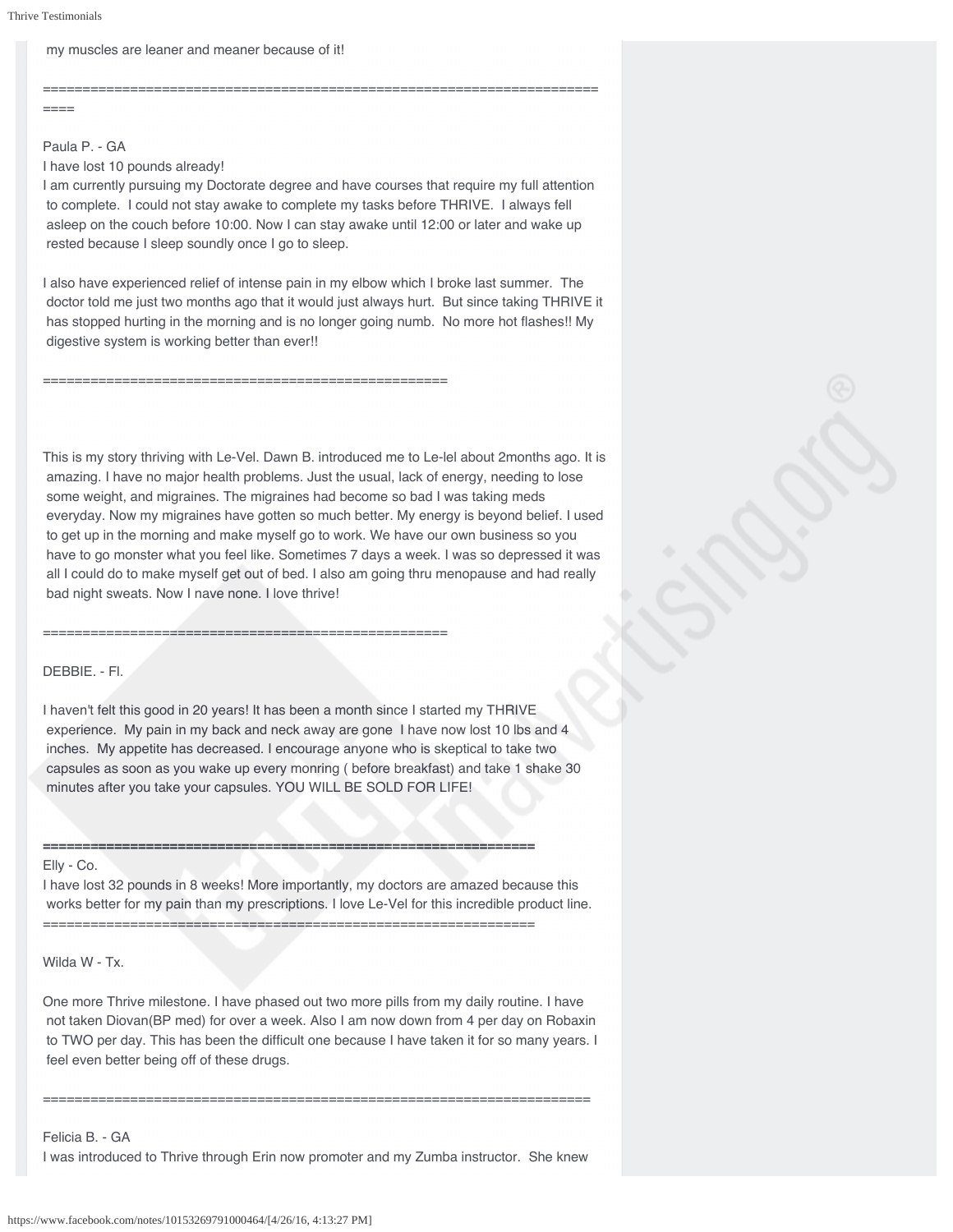working out was vital to me and I've been in direct sales for 15 years so I knew it worked ( sales/ loving people) that is. She convinced me to take the THRIVE experience and her words were " come on girl" lets do this thing together. Well here we are 6-7 weeks later. Knees are 80% better and I've reached my 4k VIP! Thanks for my health and my iPad!

=================================================================== Michelle T. - Flo.

I am so excited! I earned in my first month almost \$3,000.00!

Thank you Le-Vel for giving us an opportunity to build a business that's build around teams enrolling for free!

When I heard about Le-Vel and my friends testimony, I knew that two products would be so easy to sell to my contacts and boy is it working!

Last, I have to give a a big shout to Eddie for giving the best local parties you could ask for! I'm using my free iPad, picking out my new car with my \$800.00 allowance and focused on hitting 200K VIP in my goals by the end of August! Let's go Orlando!

Elizabeth W. -

I have now "EXPERIENCED" what it's like to THRIVE for 1 week.

I have lost 6 ponds in the last 7 days!

I Haven't slept this good in years!

The pain in my neck and shoulder from my car accident 2 years ago is gone!

==========================================================

I pray that all my friends and family will awaken to the blessings and riches that the Le-Vel company can

bring to them!! GOD BLESS!!!!

=====================================================

# John L. - California

I referred my grandmother and my mom as my 2 customers so I could get free thrive every month. This is a pretty cool company that lets you join for free and simply refer two customers and gets your for free every month with NO STRINGS ATTATCHED! My story is simple. I tell my friends we pay \$600.00 in bonuses on \$800.00 in sales every week. Then I ask them if they know anyone that wants to sell a product that makes you feel incredible. I've never sold anything but we've got San Diego rocking and now growing all over the west coast! Thank Le-Vel for the iPad and awesome \$800.00 monthly car program! Everyone I know needs extra cash and we're stoked about the [industryshift.com](http://l.facebook.com/l.php?u=http%3A%2F%2Findustryshift.com%2F&h=YAQEO2Fwg&s=1) momentum we've got blowing up! It's a perfect opp for the young broke crowd!

=====

## Michelle Y - Montana

Over the past few years I have struggled with pain in my legs and lower back, fatigue, slow steady weight gain, ridiculous snack cravings and unable to keep up with my family and extreme moodiness for not real reason.

======================================================================

I was reading a friends Facebook post about how much better she had been feeling and all the positive things she had to say! Shortly after another dear friend persuaded me to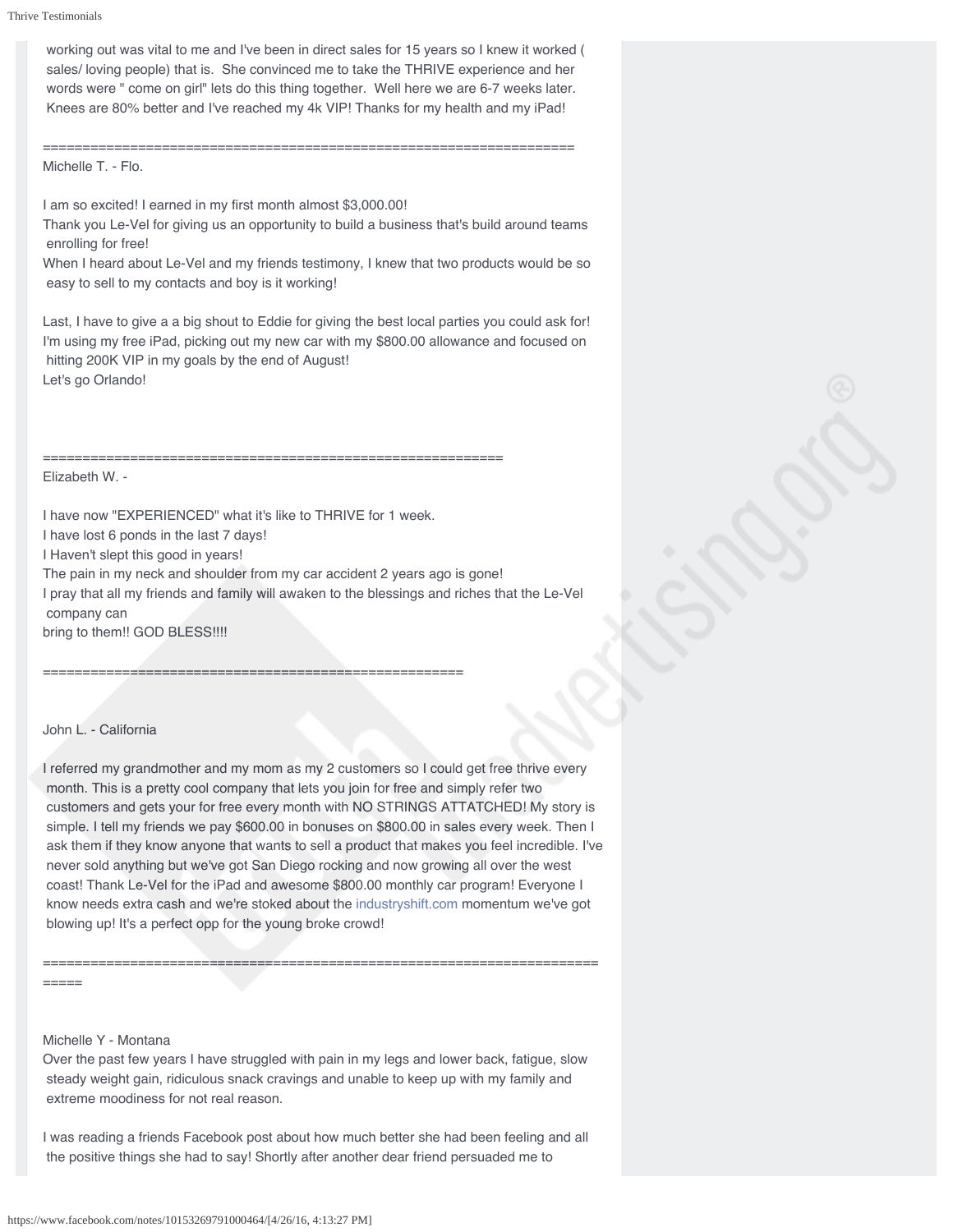promote this amazing product!!

THIS IS REAL!

====================================================================

Sheila R. - Tx.

My neighbor convinced me I could make some money getting my friends to experience these \$100.00 THRIVE Packs. So, I bought \$800.00 and thought what the heck, I knew I had at least 6 friends that would spend \$100.00 and I'd have \$200.00 for myself and myhusband.

That was 4 weeks ago. Here's my story:

\* Dropped 6 lbs unwanted body fat in 10 days!

- \* My chronic pain from multiple injuries......GONE!
- \* Sleeping soundly all night without Ambien for the first time in 3 years!
- \* Gastroenterologist took me off of all meds yesterday!

\*I invited 5 girlfriends over, told them my story & sold \$1,000.00 of product! \*We've enrolled 500+ friends and family as a team all over the US in one month!

==============================================================

\* My paycheck as of Tuesday is around \$2,600.00 and I won an iPad!

I'm ready for my \$10,000.00 month by August and breaking \$80k VIP!

Are you kidding me!!!

Angie. - California

I've been giving 2 capsules two all my clients as soon as they sit in the chair. As a hair stylist, we hair every complaint you can imagine. Well, let me say, our salon has taken complaints and turned them into profits!

My tip to anyone wanting to make money, as soon as anyone complains, say, "You need to experience THRIVE!"

Thank You Paul, Simon, and the cloud office for helping us make as much with Le-Vel as we do as hair stylists! We are pumped about our financial futures!

=================================================

## Kirsten R. - Ohio

I am a fitness trainer and have seen every product on the retail shelves. Le-Vel's Lifestyle Capsule &

Lifestyle Shake mix is EVERYTHING you need in one product! I feel focused, energetic, and no muscular

soreness from my workouts! Not to mention I am not feeling famished

==========================================================

Deanna - Tx.

I just started my third day on Thrive and I am soooo excited. My energy is out the roof and normally by this time of the year I am so exhausted. I went out to do a little yard work after school and ended up putting my whole flower garden in.

===============================================

Erica B. - GA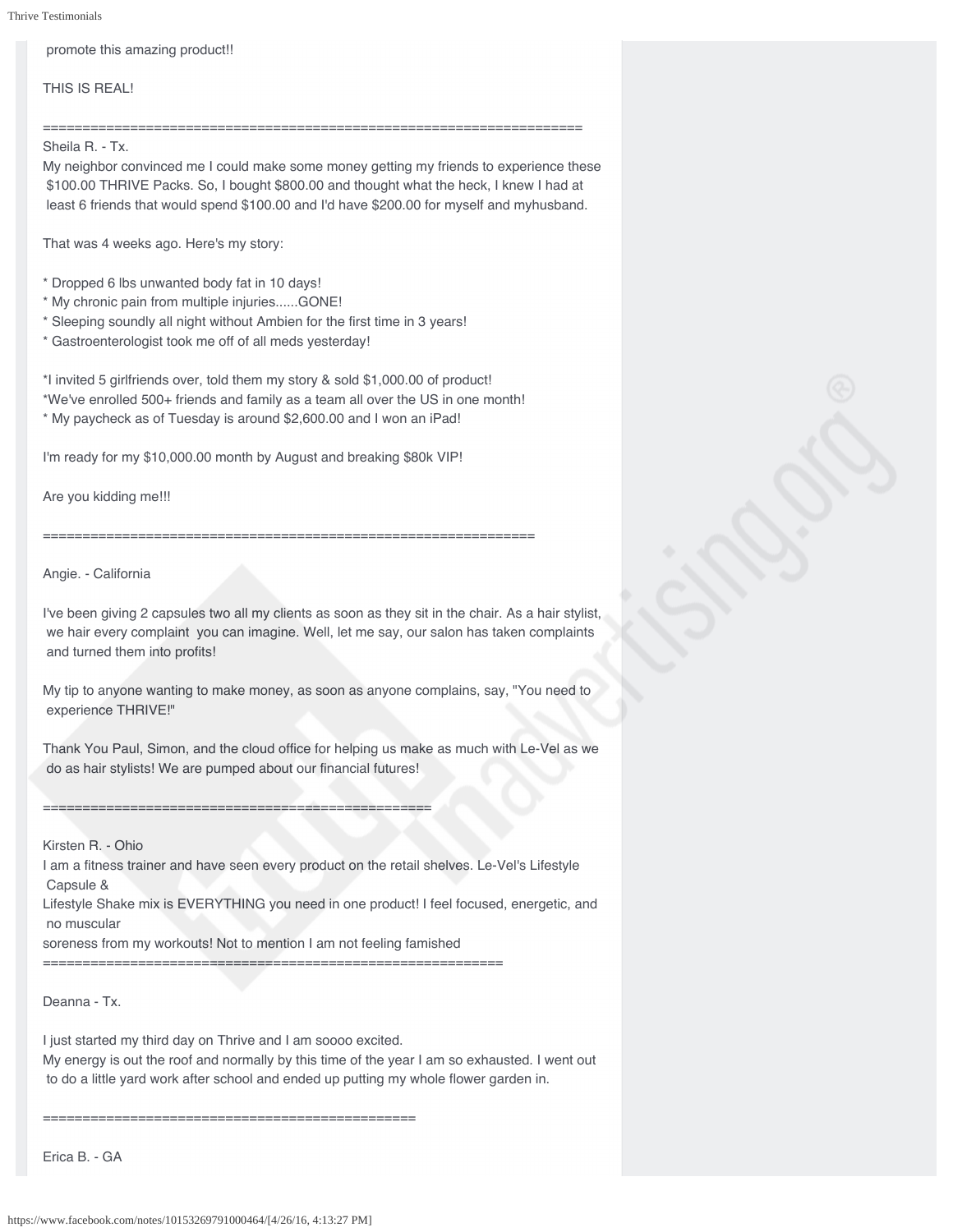Since taking my THRIVE capsules every morning and shake mix, I have been able to stop taking diabetic meds. and all signs of diabetes are gone. It has also helped with my IBS. Now i get to enjoy meals with my family when we go out to eat.

#### ==============================================================

# **Eddie S. - Co.**

**I received my Le-Vel order and in my first 4 days I have been able to walk with no knee pain! Infact, 6 miles yesterday according to my Nike monitor! I'm sleeping great, keeping the office organized and calling every friend and family member I know and sharing my story! 27 personals now and counting! I can't wait to see how big our check is by the end of July! 200K...here we come!**

==============================================================

# Carol W - GA

On April 10, 2009, I woke up and couldn't get out of bed for the pain. I was diagnosed with two bulging disc with a benign tumor between the disc, pressing on nerves in my lower back and Fibromyalgia.

I have been in constant pain ever since that day. I have been on Percocet, a very strong narcotic pain med since then, three to four times a day to just function. Without this pain med I cannot stay out of bed much less function. I am a former critical care/trauma nurse so this has been very difficult for me.

My daughter Kim called me wanting me to try Thrive. She knew what my response would be because I have seen so many fads come and go and many putting patients in my ICU. She encouraged me because of the testimonies coming in about it helping people's pain.

I agreed to try it, knowing the THRIVE products would not do harm. I took the first day's and felt more energetic. The second day I was still more energetic but at the end of the day realized I had NOT taken any pain med for over 18 hours. This had NEVER happened since 2009. If I did not take the Percocet at least every 6-8 hours I would get in intractable pain. I was amazed at this product. I shared with Kim immediately.

One Sunday I didn't have time to take the shake before church. By the afternoon I was in bed in intractable pain requiring 1 1/2 Percocet's to get the pain under control. Trust me I will NEVER forget to take my Thrive shake again. I cannot recommend this product enough. As a Registered Nurse to find a natural product that controls pain this much is incredible. We must get this product in the health care system.

#### Danielle B.

This is my Thrivin story......my energy was 0, my pain was 100000, my thoughts were scattered and I never seem to accomplish anything. I've been thriving since April and well I have energy to work my long 12-14 hour shifts at night and make that loooong 60 mile trip home. Now i even have the energy to stop and Work out after my shifts. That's saying alot since most on the time my instructor is a beast! I have no neck,leg,back, or knee pain anymore. Stomach meds are gone and so are some pounds! whoop! Oh and the Clarity whoop! Thrive up throw down peeps! go be blessed!

#### ========================================================== Susan M - GA

My sweet daughter-in-law (Emily) convinced me to try Thrive.

==============================================

It took a few weeks to figure out the best way to take it with my current medications (the thyroid pill was the biggest challenge) but we have worked that out and I have now lost 18 lbs and have not deprived myself of anything I normally eat.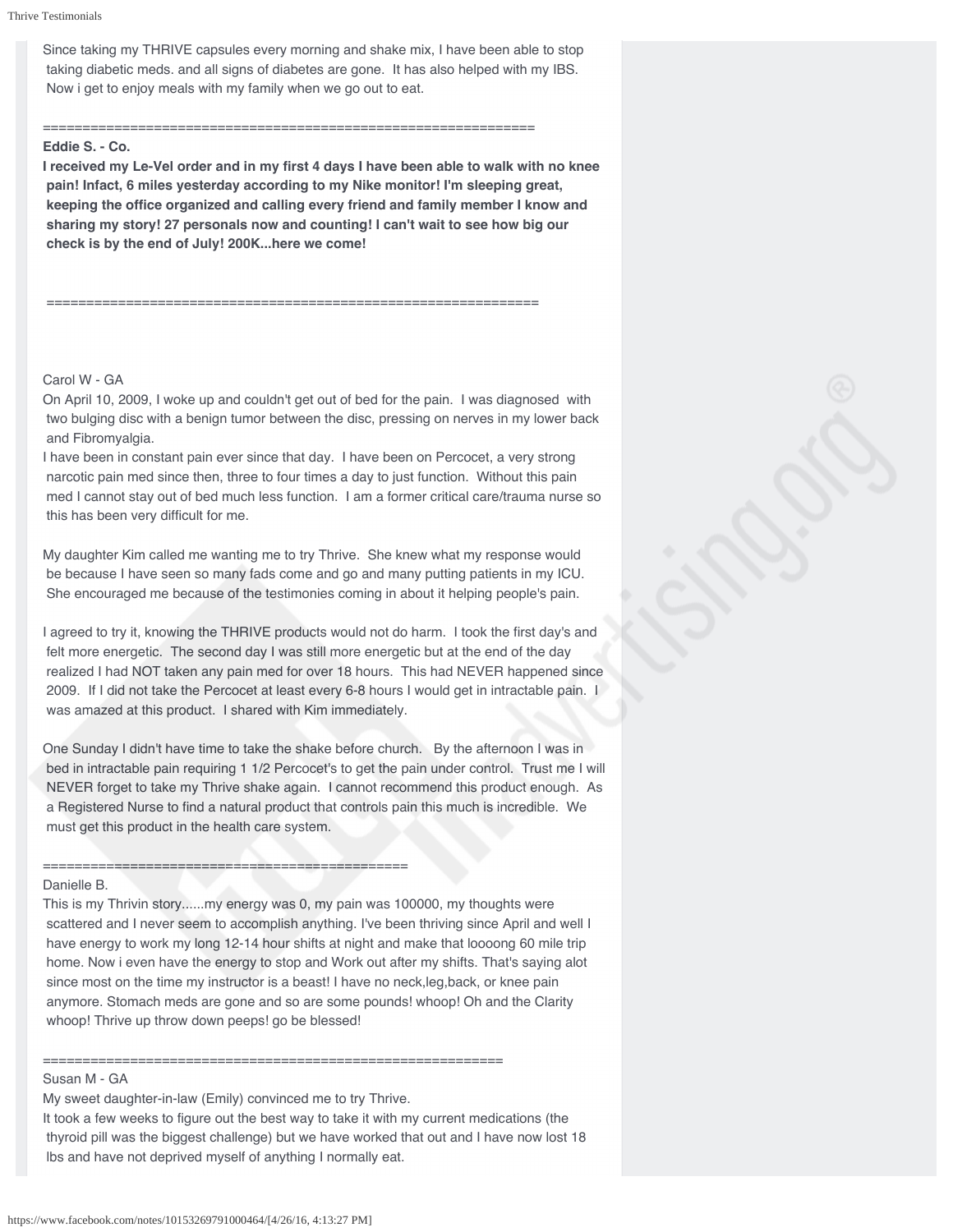```
Thrive Testimonials
```
For those of you that know me you know I love to eat and not the healthiest foods either. My neck and back pain has decreased to the point that I rarely have to take an Advil which is remarkable since I was taking several every day prior to starting the Thrive. I would recommend Thrive to anyone with muscle/joint pain or even just wanting to lose lbs.

## ========================================

Kevin S -

I started the THRIVE Experience approx 8 weeks ago! I weighed 203 lbs and was in a size 34 pants. I now weighs 171,3 lbs and in a size 31. That's a amazing 31.7 lbs lost!!!!!

**===============================================**

Heather E. - Ga.

A friend of mine (Melissa) convinced me to experience THRIVE. I feel in love the first day and emailed and texted Melissa.

Let me tell you my story: Throughout life I have had pain and depression. My pain and depression had me in the bed 75% of the time. Back in October my Body just started hating me and I was in bed 99% except to fix dinner for my family. I was trying to get answers of what was wrong with me. I couldn't finish sentences and I was just a mental mess. I went to my general dr. She therefore sent me to a Neurologists and Rheumatologist. They ordered so many blood test and other test. I had a MRI done and EEG done with no results.

Several days later I was diagnosed with Fibromyalgia. Since I have been on Thrive I am off my pain meds which was 3 different pills. I have stopped some of my additional depression meds except to one. I went From 8 pills down 3 pills at night. I have so much energy now. I know now my bed was my prison. I am not 100% pain free but at least 80%. Put it this way it does not control me I control it. Oh by the way, I have lost around 15 pounds.

I did not set out to promote this, but this company is so great I can't help myself. I wish everybody felt the way I do on Thrive. I tell people it is possible they just need proof. Do it try a one day sample and you'll be hooked!

# Steve W. - Ga.

I've been in heating and air for 30 years and developed arthritis in my hands and joint swelling in my feet from squatting down in front of hvac units. Within my first week of taking the Thrive Experience, I was completely pain free!! The second week I was running low on shake mix so I just took the capsules and the pain in my hands returned.

I'm starting taking the complete regimen of 2 capsules and shake and within ONE DAY am back to being pain free!!

2 Capsules and a shake in the morning and YOU ARE DONE FOR THE DAY!!

=============================================================

============================================================= James, Tx.

I started the Thrive experience to see if I could loose some weight and relieve my hip pain so I could walk better.

By the end of my second week on Thrive my hip pain was greatly reduced and I had lost about 16 pounds.

https://www.facebook.com/notes/10153269791000464/[4/26/16, 4:13:27 PM]

======================================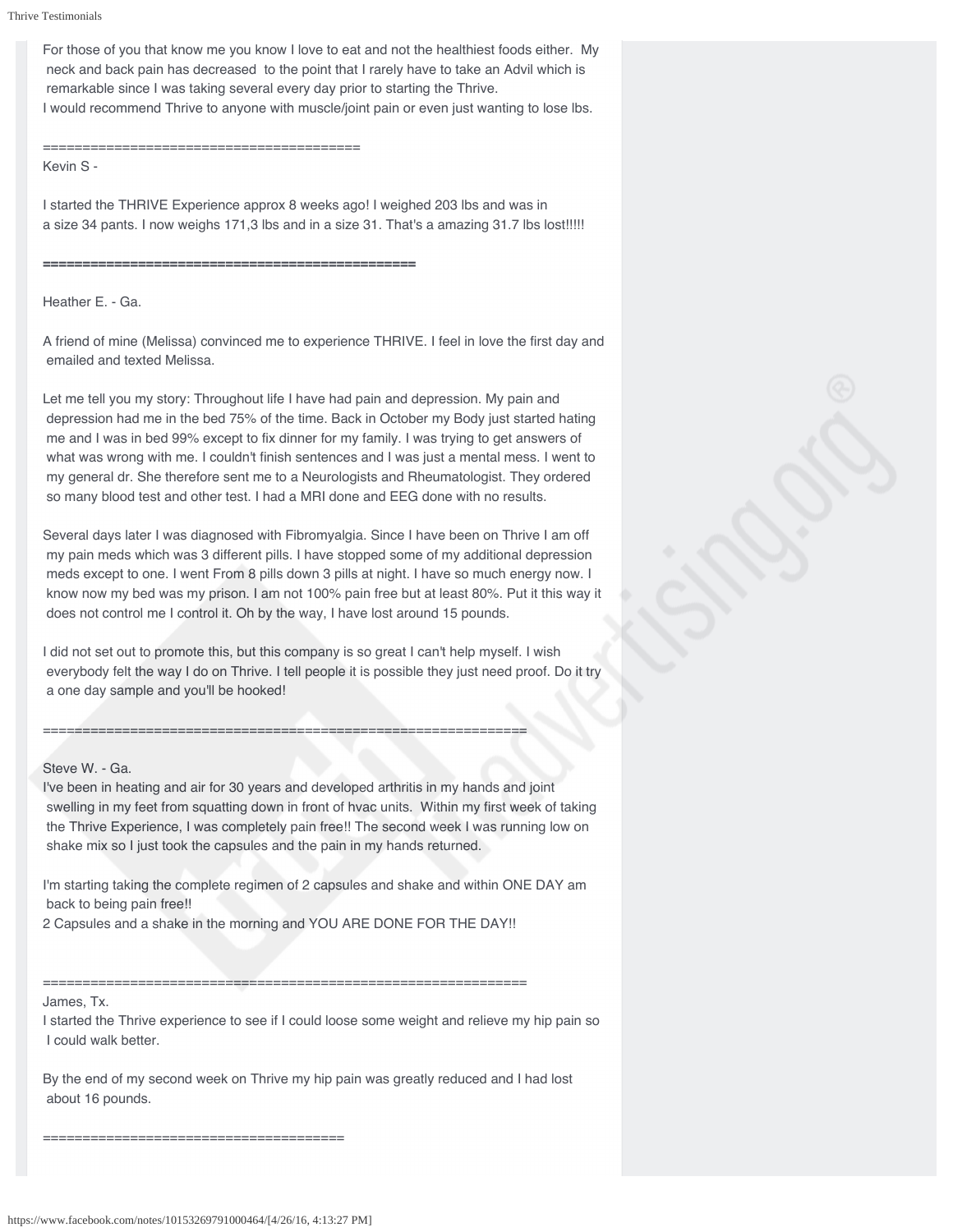# Debra N. - Carrollton, GA

After years of suffering from Fibro and chronic back pain Emily Mashburn talked me into trying Thrive. Boy am I glad she did. After a few days of taking the pills and shake I was pain free for the first time in years. I could actually stand at the sink and wash dishes without having to take a break before I finished. I was also able to go shopping without having to take several sit down breaks. I recommend Thrive to anyone that has ever suffered from chronic pain of any kind. It truly works! I have also lose 15 lbs without even trying. That is a ad

Lauri S. -

This is My Story THRIVIN' with Le-Vel. I am a 49yr old women who is raising 2 of my 4 granddaughters their ages are 4 and 8. I suffer from fatigue and degenerative disc disease. Waking up was a chore.and staying a wake was almost impossible. Since starting the Thrive Experience 8 days ago I'm able to wake up and stay up, clean, be engaged with my granddaughters and take care of my Life!! I started the DFT 4 days ago my gravings for sugar are almost gone and I have lost 1.5 pounds!! Thank you Le-Vel!!

**===========================================================**

### Kim - GA

My energy level has gone up 100%, my eczema has almost completely gone and I feel wonderful!

#### **=====================================================**

**===========================================================**

**Larry B - GA . I was having to take quite a few Motrin because of joint pain in fingers, playing guitar. Knee pain. Etc. I have lost 9 pounds. I told my wife last week " omgosh my hands don't hurt. The energy is wonderful. I have been posting on FB which IS NOT like me! :)) We are thankful and THRIVING**

#### Donna M. -

This is my Story THRIVIN' with Le-Vel. I was in a deep, dark tunnel with NO WAY OUT!! After being Married for 30 years, I suffered a DIVORCE, Scoliosis, Fibromyalgia,Arthritis, Degenerative Bone Disease, Arachonoiditis(which is a disabling and incurable disease)a torn Miniscus , 2 carpel Tunnels, a Nerve Disorder in the Left Arm, Insomnia and Depression. I have had multiple Surgeries(too many to list)Extremely high blood pressure(200/105)severe migraines and Dental Implants due to bone loss in my Mouth as well as my body. I was determined I was going to keep eating and enjoying my Food, lol! Now with my Dental Implants and my back full of Titanium, the problems remain!!!!! I have tried it all: Therapy, Aquatic Therapy, Chiropractor, Tens Unit, Major Narcotic Drugs, Heat Treatments, Exercise, Yoga and Counseling! Finally, THRIVE FOUND ME!!!!! OMG, I was like can it be real? Can it be true? Can it really work? Is it worth me spending the money that I DO NOT have and then IT does NOT work? These were just a sampling of the questions that ran through my mind endlessly day in and day out! I hit VIP800 in 2 days without having the Product and having NOTHING more than THE POWER OF FAITH! The one thing that No one could take away from me was my FAITH and my ability to BELIEVE that SOME THINGS DO HAPPEN for a reason!! Once I hit VIP800, I received my THRIVE CAPSULES and my SHAKE MIX and in less than 24 hours this CONCOCTION did more for me than any DRUG or THERAPY in the ENTIRE WORLD!!! YES AFTER only 24 HOURS I was feeling BETTER!! My Parents wanted to throw a Party because I got OUT of the BED for the first time since January. I finally made it to the RECLINER, a huge leap for me. Today I am THRIVIN' like CRAZY, I